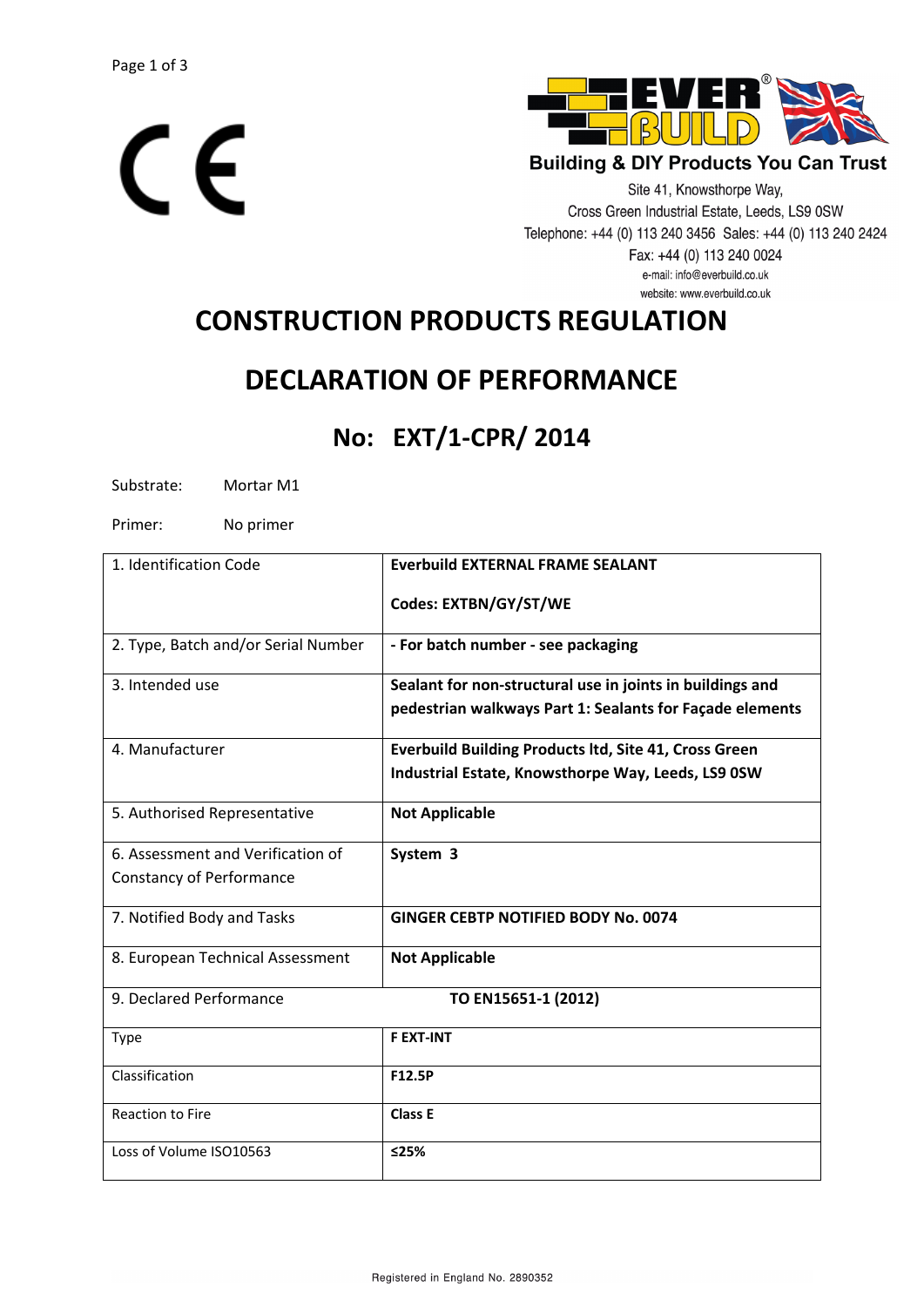

### **Building & DIY Products You Can Trust**

Site 41, Knowsthorpe Way,

Cross Green Industrial Estate, Leeds, LS9 0SW

Telephone: +44 (0) 113 240 3456 Sales: +44 (0) 113 240 2424

Fax: +44 (0) 113 240 0024

e-mail: info@everbuild.co.uk website: www.everbuild.co.uk

|                                                                        | 1100010. 111111.0101band.00.an |  |
|------------------------------------------------------------------------|--------------------------------|--|
| Resistance to flow ISO7390                                             | $\leq$ 3 mm                    |  |
| Adhesion/cohesion properties after<br>water immersion (23°C) ISO 10591 | ≥100%                          |  |
| Durability ISO 8339, ISO 9046 and ISO<br>10591                         | Pass                           |  |

Substrate: Mortar

Primer: No Primer

| 1. Identification Code              | <b>Everbuild EXTERNAL FRAME SEALANT</b>                           |
|-------------------------------------|-------------------------------------------------------------------|
|                                     | Codes: EXTBN/GY/ST/WE                                             |
| 2. Type, Batch and/or Serial Number | - For batch number - see packaging                                |
| 3. Intended use                     | Sealant for non-structural use in joints in buildings             |
|                                     | and pedestrian walkways Part 3: Sealants for Sanitary<br>elements |
|                                     |                                                                   |
| 4. Manufacturer                     | <b>Everbuild Building Products ltd, Site 41, Cross Green</b>      |
|                                     | Industrial Estate, Knowsthorpe Way, Leeds, LS9 0SW                |
| 5. Authorised Representative        | <b>Not Applicable</b>                                             |
| 6. Assessment and Verification of   | System 3                                                          |
| <b>Constancy of Performance</b>     |                                                                   |
| 7. Notified Body and Tasks          | <b>BAM Notified Body No. 0589</b>                                 |
| 8. European Technical Assessment    | <b>Not Applicable</b>                                             |
| 9. Declared Performance             | TO EN15651-3 (2012)                                               |
| <b>Type</b>                         | S                                                                 |
| Classification                      | S <sub>1</sub>                                                    |
| <b>Reaction to Fire</b>             | Class E                                                           |